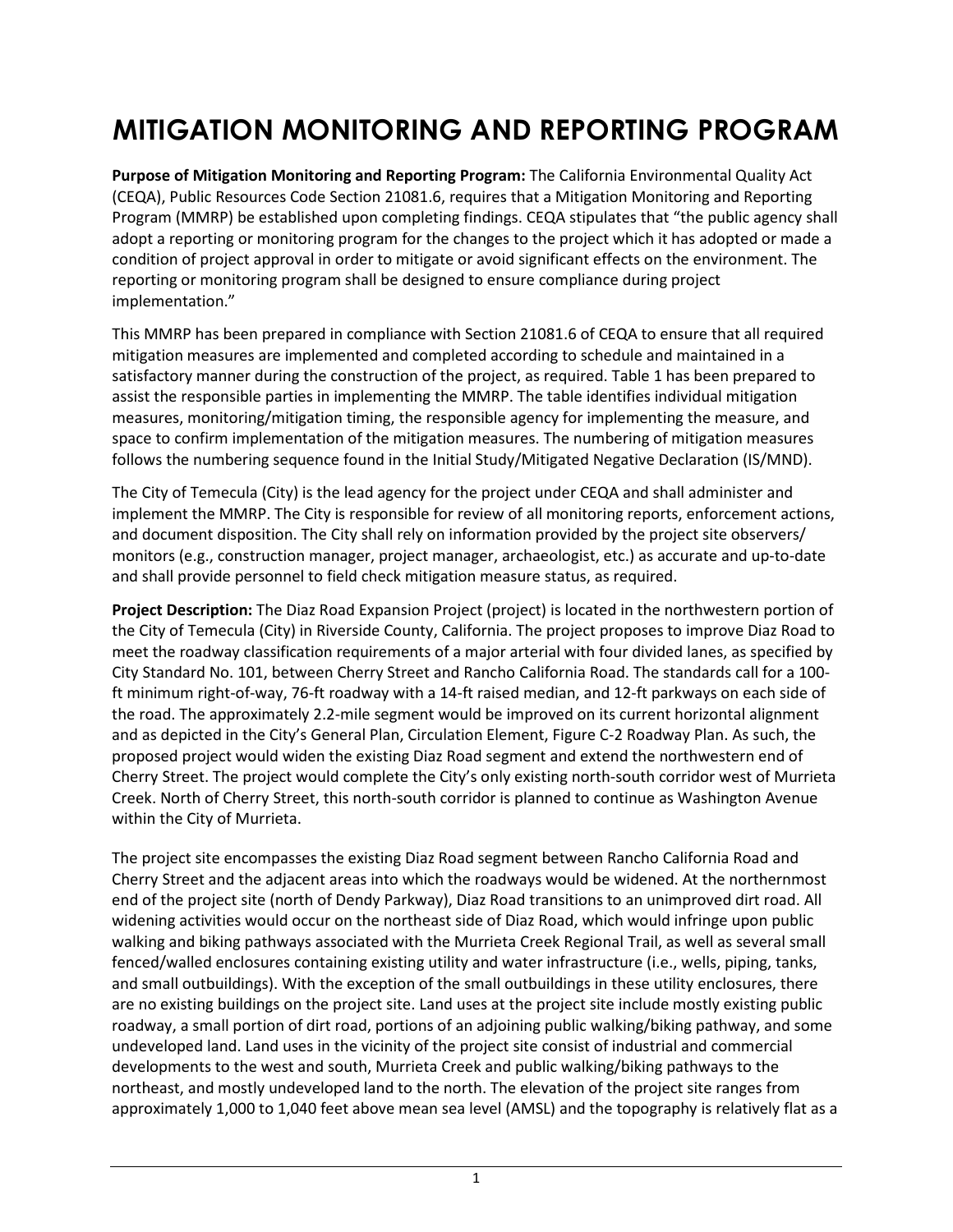graded roadway, with an overall downward slope toward the southeast, and some localized sloping toward Murrieta Creek, which is located 200 feet to the northeast.

Signing and striping improvements for intersecting streets would be provided to the extent necessary to safely transition lane configurations and turning movements to existing improvements. These improvements would be in accordance with the latest edition(s) of the California Manual on Uniform Traffic Control Devices (CA MUTCD) and the City's requirements and specifications. Signal modifications would be needed at the intersection of Winchester Road and Rancho Way to accommodate revised turning movements and the Diaz Road widening. Landscape and planting improvements would include decorative rock, boulders and hardscape improvements for the center median, easterly parkway, and westerly parkway where existing landscape improvements do not exist. The median and parkway improvements would be in accordance with the City's landscape guidelines. In addition, streetlights would be installed as appropriate according to the City's design standards for type, location, and spacing. Storm drains would also be installed as appropriate along the expanded roadway to include catch basins and low impact development improvements.

Construction is anticipated to begin in Fall 2022 and last approximately 16 months. Construction activities would include site preparation, demolition of existing roadway, grading, installation of drainage and utilities, retaining walls, and paving. During construction, material such as vegetation, soil, old asphalt and concrete may be exported from the site and material such as soil, aggregate, asphalt and concrete may be imported to the site. Construction Best Management Practices (BMPs) would include maintaining existing slope stabilization measures, stabilizing all slopes greater than three feet in height, and providing inlet protection, gravel bags, and silt fences where applicable. In addition, a Traffic Control Plan would be implemented during construction of the project to maintain traffic flow and safety during project construction activities.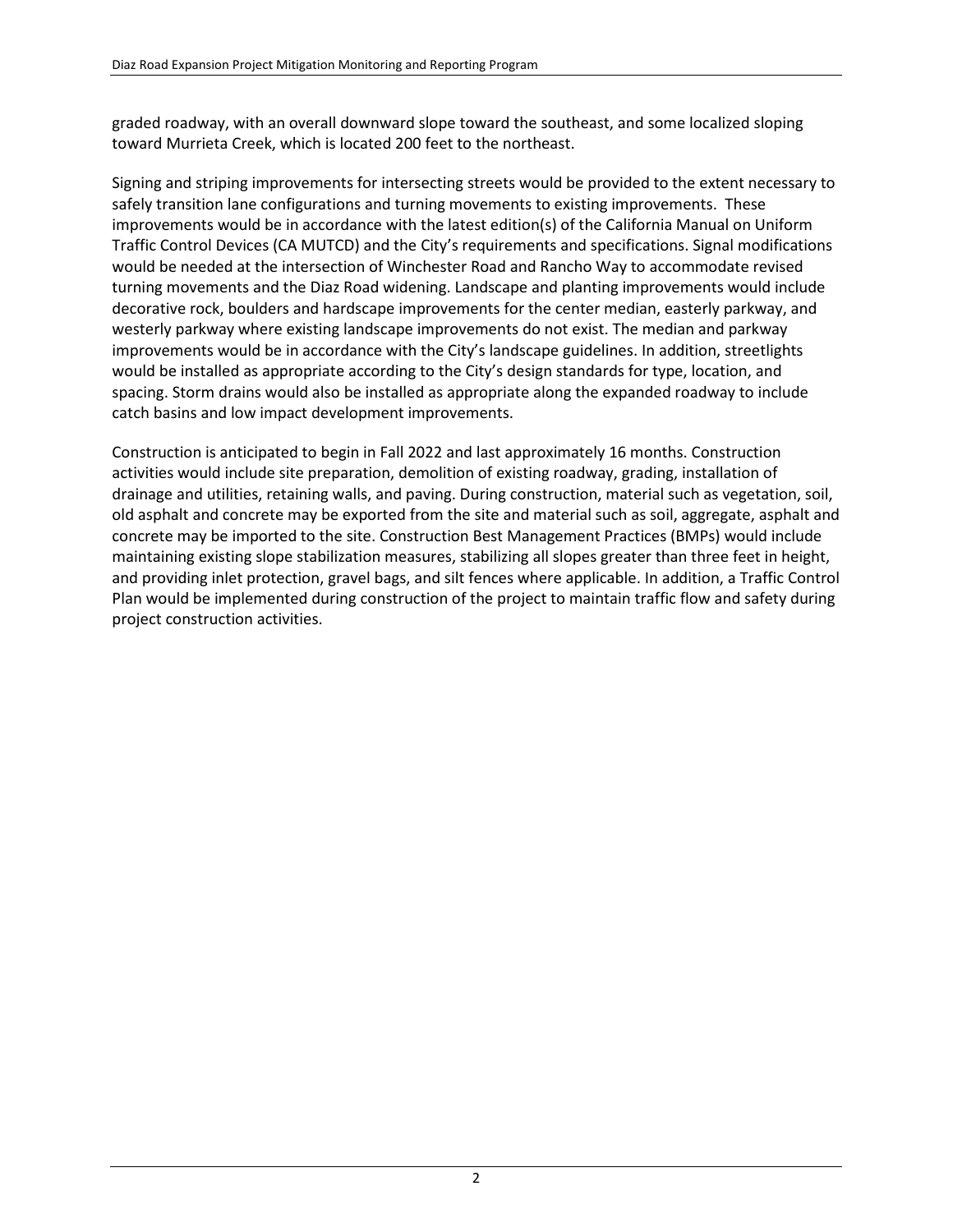| Table 1                                                              |
|----------------------------------------------------------------------|
| <b>MITIGATION MONITORING AND REPORTING PROGRAM CHECKLIST FOR THE</b> |
| DIAZ ROAD EXPANSION PROJECT                                          |

|              | <b>Mitigation Measure</b>                                                                                                                                                                                                                                                                                                                                                                                                                                                                                                                                                                                                                                                                                                                                                                                                                                                                                                                                                                                                                                                                                                                                                                                                                                                                                                                                                                                                                                                                                                                               | Monitoring/<br><b>Responsible for</b>                             |                                      |                 |             |
|--------------|---------------------------------------------------------------------------------------------------------------------------------------------------------------------------------------------------------------------------------------------------------------------------------------------------------------------------------------------------------------------------------------------------------------------------------------------------------------------------------------------------------------------------------------------------------------------------------------------------------------------------------------------------------------------------------------------------------------------------------------------------------------------------------------------------------------------------------------------------------------------------------------------------------------------------------------------------------------------------------------------------------------------------------------------------------------------------------------------------------------------------------------------------------------------------------------------------------------------------------------------------------------------------------------------------------------------------------------------------------------------------------------------------------------------------------------------------------------------------------------------------------------------------------------------------------|-------------------------------------------------------------------|--------------------------------------|-----------------|-------------|
|              |                                                                                                                                                                                                                                                                                                                                                                                                                                                                                                                                                                                                                                                                                                                                                                                                                                                                                                                                                                                                                                                                                                                                                                                                                                                                                                                                                                                                                                                                                                                                                         | <b>Mitigation Timing</b>                                          | <b>Monitoring</b>                    | <b>Initials</b> | <b>Date</b> |
|              | <b>BIOLOGICAL RESOURCES</b>                                                                                                                                                                                                                                                                                                                                                                                                                                                                                                                                                                                                                                                                                                                                                                                                                                                                                                                                                                                                                                                                                                                                                                                                                                                                                                                                                                                                                                                                                                                             |                                                                   |                                      |                 |             |
| <b>BIO-1</b> | Burrowing Owl: In compliance with the MSHCP, a pre-construction survey shall<br>be conducted on the study area within 30 days prior to ground disturbance to<br>determine presence of burrowing owls. If the pre-construction survey is negative<br>and burrowing owl is confirmed absent, then ground-disturbing activities (i.e.,<br>earthwork, clearing, and grubbing) shall be allowed to commence and no further<br>mitigation would be required.                                                                                                                                                                                                                                                                                                                                                                                                                                                                                                                                                                                                                                                                                                                                                                                                                                                                                                                                                                                                                                                                                                  | Prior to and throughout<br>grading and construction<br>activities | City /<br>Construction<br>contractor |                 |             |
|              | If BUOW is observed during the pre-construction survey, active burrows shall be<br>avoided by the project in accordance with the California Department of Fish and<br>Wildlife's (CDFW) Staff Report on Burrowing Owl Mitigation (2012) or CDFW's<br>most recent guidelines. The Project Proponent shall immediately inform the<br>Western Riverside County Regional Conservation Authority (RCA) of BUOW<br>observations. A BUOW Protection and Relocation Plan (plan) shall be prepared by<br>a qualified biologist, which must be sent for approval by RCA prior to initiating<br>ground disturbance. The RCA will coordinate directly with CDFW as needed to<br>ensure that the plan is consistent with the MSHCP and CDFW guidelines. The plan<br>shall detail avoidance measures that shall be implemented during construction<br>and passive or active relocation methodology. Relocation shall only occur outside<br>of the nesting season (September 1 through January 31). The RCA may require<br>translocation sites to be created within the MSHCP Conservation Area for the<br>establishment of new colonies. If required, the translocation sites must take into<br>consideration unoccupied habitat areas, presence of burrowing mammals, existing<br>colonies, and effects to other MSHCP Covered Species in order to successfully<br>create suitable habitat for BUOW. The translocation sites must be developed in<br>consultation with RCA. If required, translocation sites would also be described in<br>the agency-approved plan. |                                                                   |                                      |                 |             |
| <b>BIO-2</b> | Least Bell's vireo: Due to presence of LBVI in the vicinity of the study area, the<br>following avoidance and minimization measures shall be implemented to avoid<br>potential impacts:                                                                                                                                                                                                                                                                                                                                                                                                                                                                                                                                                                                                                                                                                                                                                                                                                                                                                                                                                                                                                                                                                                                                                                                                                                                                                                                                                                 | Throughout construction<br>activities                             | City/<br>Construction<br>contractor  |                 |             |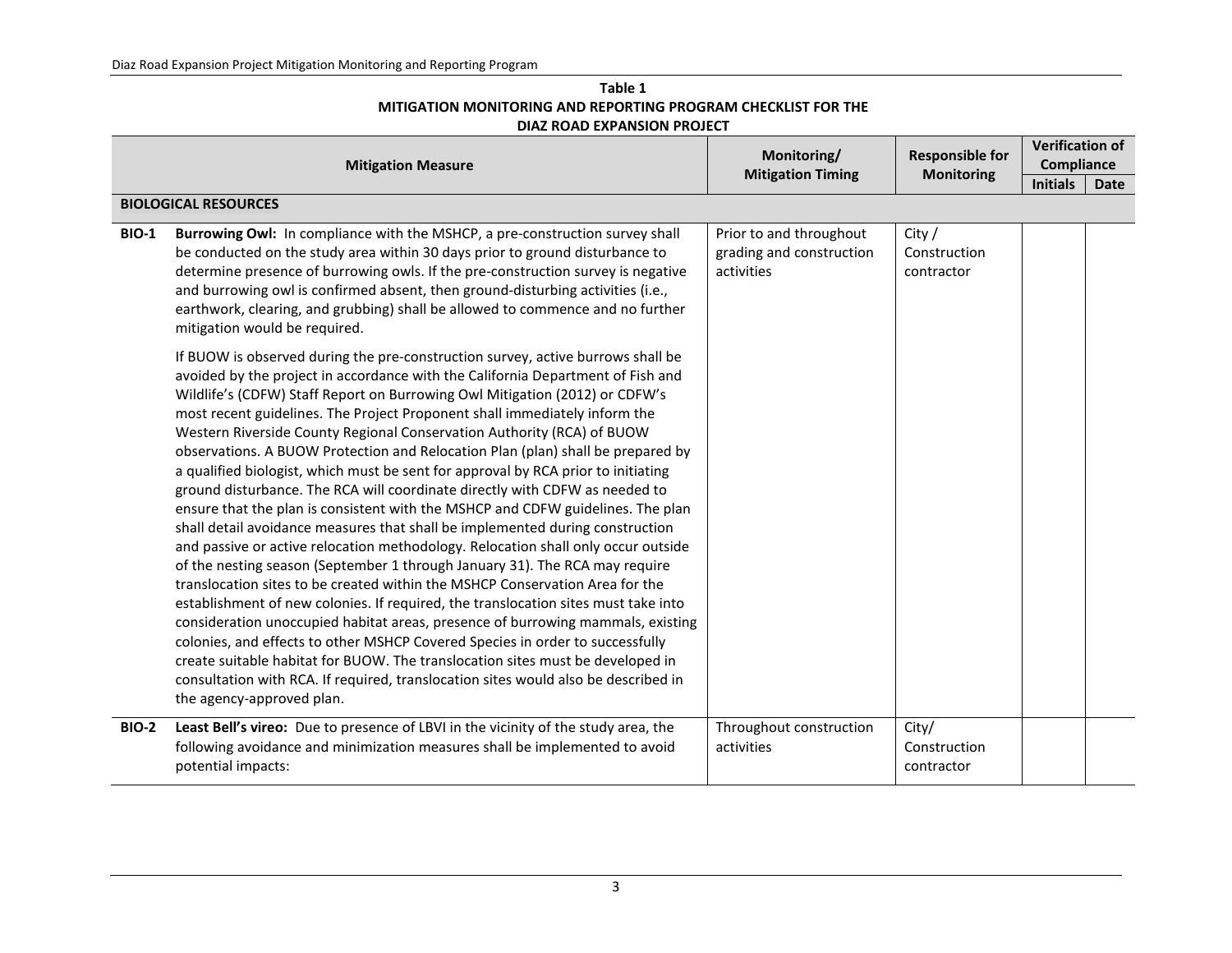| Table 1                                                       |
|---------------------------------------------------------------|
| MITIGATION MONITORING AND REPORTING PROGRAM CHECKLIST FOR THE |
| DIAZ ROAD EXPANSION PROJECT                                   |

| <b>Mitigation Measure</b> |                                                                                                                                                                                                                                                                                                                                                                                                                                                                                                                           | Monitoring/              | <b>Responsible for</b><br><b>Monitoring</b> | <b>Verification of</b><br>Compliance |             |  |
|---------------------------|---------------------------------------------------------------------------------------------------------------------------------------------------------------------------------------------------------------------------------------------------------------------------------------------------------------------------------------------------------------------------------------------------------------------------------------------------------------------------------------------------------------------------|--------------------------|---------------------------------------------|--------------------------------------|-------------|--|
|                           |                                                                                                                                                                                                                                                                                                                                                                                                                                                                                                                           | <b>Mitigation Timing</b> |                                             | <b>Initials</b>                      | <b>Date</b> |  |
|                           | (1) To the extent feasible, construction activities (i.e., earthwork, clearing, and<br>grubbing) shall occur outside of the nesting season for LBVI (September 1<br>through March 14).                                                                                                                                                                                                                                                                                                                                    |                          |                                             |                                      |             |  |
| (2)                       | If construction activities are proposed within the LBVI nesting season (March<br>15 through August 31), the following measures (a. through g.) shall be<br>implemented to avoid potential indirect impacts.                                                                                                                                                                                                                                                                                                               |                          |                                             |                                      |             |  |
|                           | (a) At the start of each new stretch of construction, weekly limits will be<br>identified by the contractor, and a qualified biologist will conduct weekly<br>pre-construction surveys to determine the presence of LBVI nest-building<br>activities, egg incubation activities, or brood-rearing activities within 300<br>feet of anticipated construction activities for the coming week. Surveys<br>will be conducted more frequently if construction could progress beyond<br>the limits of the weekly surveyed area. |                          |                                             |                                      |             |  |
|                           | (b) If nesting LBVI is observed during the weekly pre-construction surveys, a<br>qualified biological monitor shall clearly delineate a 300-foot avoidance<br>buffer around occupied habitat. The 300-foot avoidance buffer shall be<br>clearly marked with flags and/or fencing prior to commencement of<br>construction. No construction activities shall occur within the 300-foot<br>buffer during the nesting season without the presence of a biological<br>monitor.                                                |                          |                                             |                                      |             |  |
|                           | If construction activities (e.g., ground disturbance and canopy trimming)<br>(c)<br>must occur within 300 feet of occupied habitat, the following measures<br>shall be implemented:                                                                                                                                                                                                                                                                                                                                       |                          |                                             |                                      |             |  |
|                           | A biological monitor shall be present to perform daily surveys for<br>(i)<br>LBVI and monitor construction activities. The biological monitor shall<br>have the authority to stop work and notify the construction<br>supervisor if the biologist feels construction activities could alter the<br>birds' normal behavior. The activities shall cease until additional                                                                                                                                                    |                          |                                             |                                      |             |  |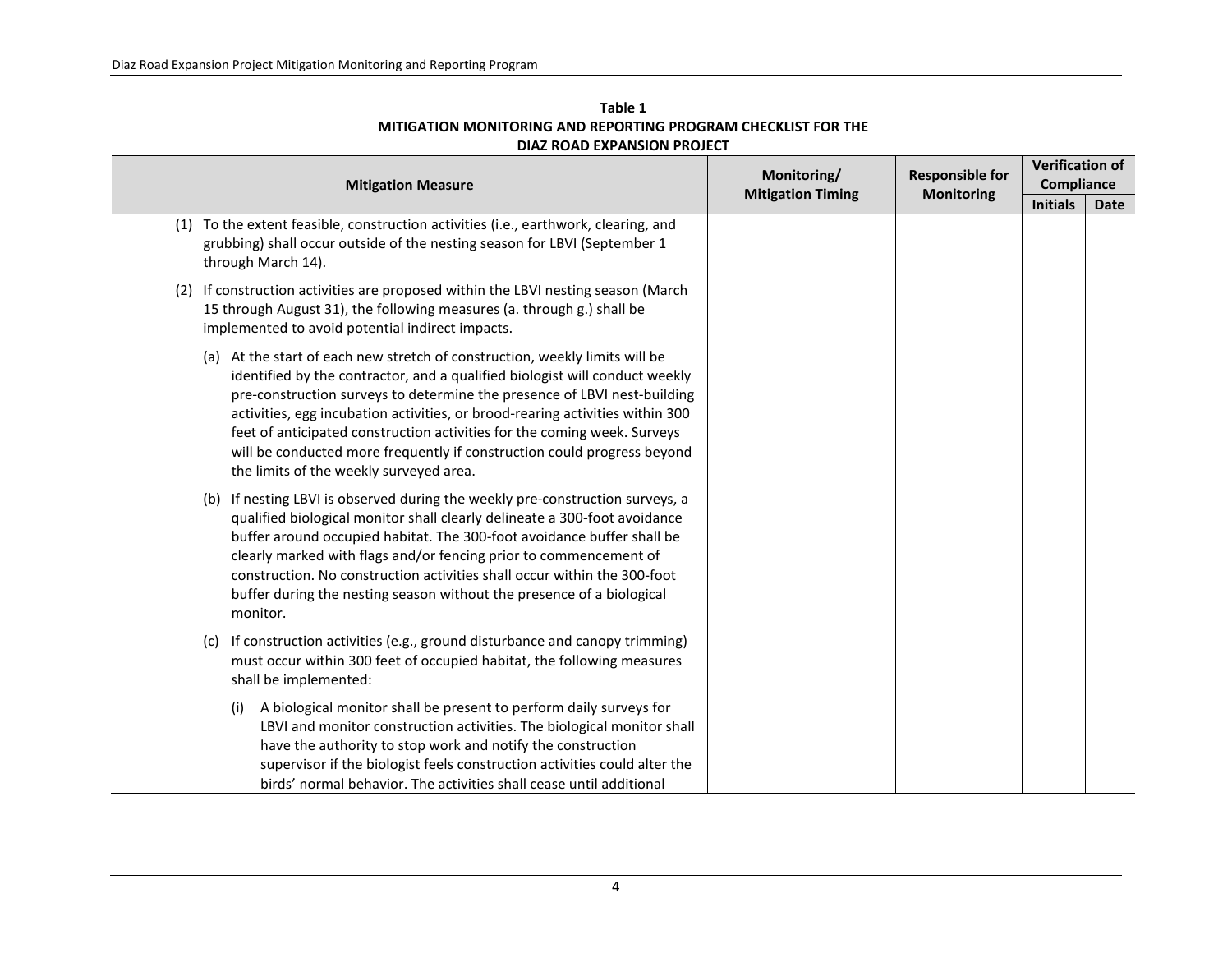| <b>Mitigation Measure</b>                                                                                                                                                                                                                                                                                                                                                                                                                                                                                                                                                                                                                                                                                                                                                                                                                                                                                                                                                                                    | Monitoring/<br><b>Mitigation Timing</b> | <b>Responsible for</b> | <b>Verification of</b><br><b>Compliance</b> |      |
|--------------------------------------------------------------------------------------------------------------------------------------------------------------------------------------------------------------------------------------------------------------------------------------------------------------------------------------------------------------------------------------------------------------------------------------------------------------------------------------------------------------------------------------------------------------------------------------------------------------------------------------------------------------------------------------------------------------------------------------------------------------------------------------------------------------------------------------------------------------------------------------------------------------------------------------------------------------------------------------------------------------|-----------------------------------------|------------------------|---------------------------------------------|------|
|                                                                                                                                                                                                                                                                                                                                                                                                                                                                                                                                                                                                                                                                                                                                                                                                                                                                                                                                                                                                              |                                         | <b>Monitoring</b>      | <b>Initials</b>                             | Date |
| minimization measures have been determined through coordination<br>with CDFW and/or USFWS.                                                                                                                                                                                                                                                                                                                                                                                                                                                                                                                                                                                                                                                                                                                                                                                                                                                                                                                   |                                         |                        |                                             |      |
| (ii) A qualified acoustician shall also be retained to determine ambient<br>noise levels and construction-related noise levels at the edge of<br>occupied habitat. Noise levels at the edge of the occupied habitat<br>shall not exceed an hourly average of 60 dBA, or an hourly average<br>increase of 3 dBA if existing ambient noise levels exceed 60 dBA. If<br>project-related noise levels exceed the threshold described above,<br>construction activities shall cease until additional minimization<br>measures, such as visual and auditory barriers (e.g., sound wall), are<br>taken to reduce project-related noise levels to below an hourly<br>average of 60 dBA, or below an hourly average increase of 3 dBA if<br>existing ambient noise levels exceed 60 dBA. If additional measures<br>do not decrease project-related noise levels below the thresholds<br>described above, construction activities shall cease until CDFW<br>and/or USFWS are contacted to discuss alternative methods. |                                         |                        |                                             |      |
| (d) All project personnel shall attend a Workers Environmental Awareness<br>Program training presented by a qualified biologist prior to construction<br>activities. The training program will inform project personnel about the<br>life history of LBVI and all avoidance and minimization measures.                                                                                                                                                                                                                                                                                                                                                                                                                                                                                                                                                                                                                                                                                                       |                                         |                        |                                             |      |
| (e) The construction contractor shall only allow construction activities to<br>occur during daylight hours.                                                                                                                                                                                                                                                                                                                                                                                                                                                                                                                                                                                                                                                                                                                                                                                                                                                                                                  |                                         |                        |                                             |      |
| The construction contractor shall require functional mufflers on all<br>(f)<br>construction equipment (stationary or mobile) used within or<br>immediately adjacent to any 300-foot avoidance buffers to reduce<br>construction equipment noise. Stationary equipment shall be situated so<br>that noise generated from the equipment is not directed towards any<br>occupied habitat for the LBVI.                                                                                                                                                                                                                                                                                                                                                                                                                                                                                                                                                                                                          |                                         |                        |                                             |      |

## **Table 1 MITIGATION MONITORING AND REPORTING PROGRAM CHECKLIST FOR THE DIAZ ROAD EXPANSION PROJECT**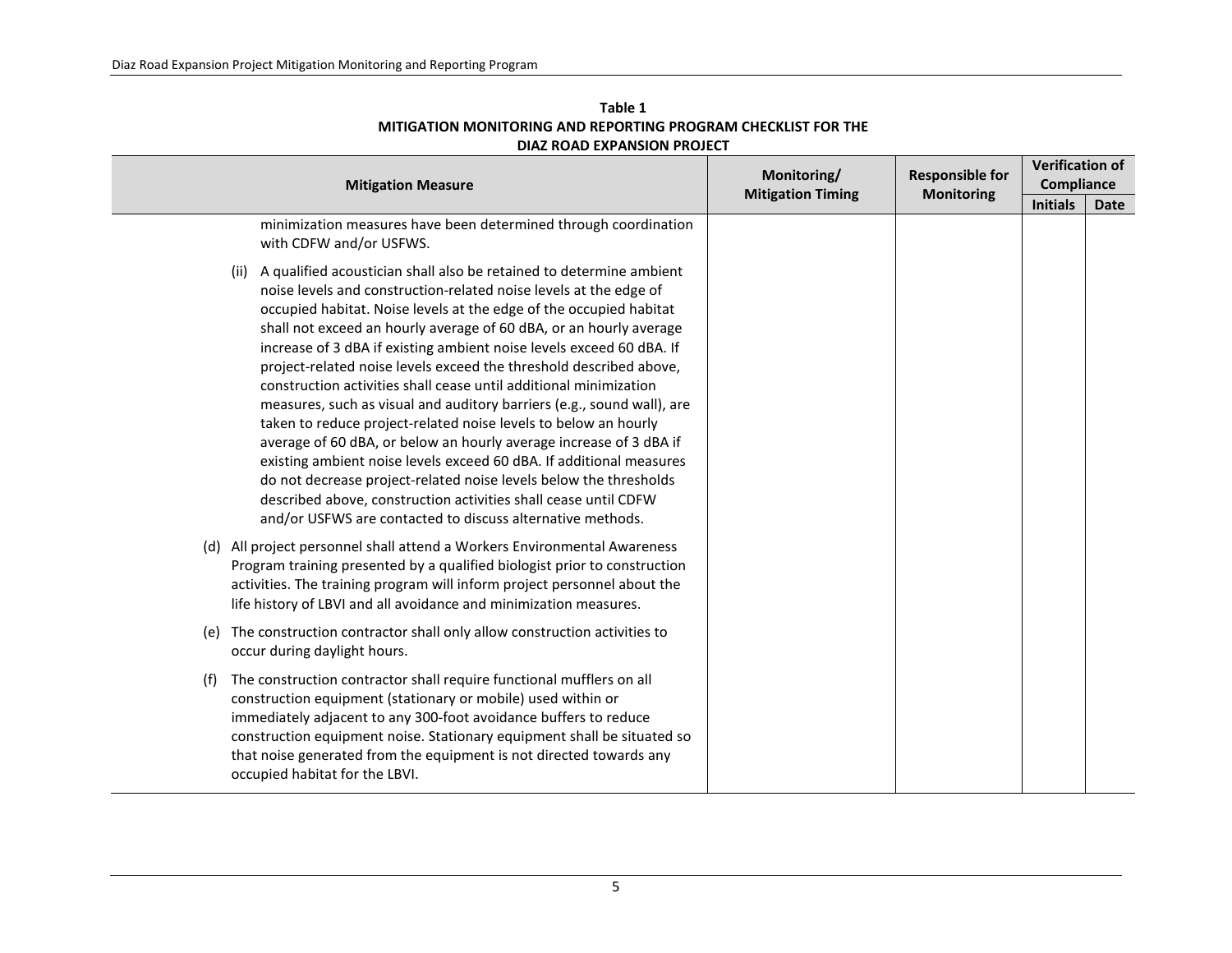| Table 1                                                       |
|---------------------------------------------------------------|
| MITIGATION MONITORING AND REPORTING PROGRAM CHECKLIST FOR THE |
| DIAZ ROAD EXPANSION PROJECT                                   |

|              | <b>Mitigation Measure</b>                                                                                                                                                                                                                                                                                                                                                                                                                                                                                                                                                                                                                                                                                                                                                                              | Monitoring/<br><b>Mitigation Timing</b>                       | <b>Responsible for</b><br><b>Monitoring</b> | <b>Verification of</b><br>Compliance |      |  |
|--------------|--------------------------------------------------------------------------------------------------------------------------------------------------------------------------------------------------------------------------------------------------------------------------------------------------------------------------------------------------------------------------------------------------------------------------------------------------------------------------------------------------------------------------------------------------------------------------------------------------------------------------------------------------------------------------------------------------------------------------------------------------------------------------------------------------------|---------------------------------------------------------------|---------------------------------------------|--------------------------------------|------|--|
|              |                                                                                                                                                                                                                                                                                                                                                                                                                                                                                                                                                                                                                                                                                                                                                                                                        |                                                               |                                             | <b>Initials</b>                      | Date |  |
|              | The construction contractor shall place staging areas as far as possible<br>(g)<br>from any suitable occupied habitat for the LBVI.                                                                                                                                                                                                                                                                                                                                                                                                                                                                                                                                                                                                                                                                    |                                                               |                                             |                                      |      |  |
|              | (h) The biological monitor shall prepare written documentation of all<br>monitoring activities at the completion of construction activities, which<br>shall be submitted to CDFW and/or USFWS.                                                                                                                                                                                                                                                                                                                                                                                                                                                                                                                                                                                                         |                                                               |                                             |                                      |      |  |
| <b>BIO-3</b> | Nesting Birds: To the extent possible, construction activities (i.e., earthwork,<br>clearing, and grubbing) shall occur outside of the general bird nesting season for<br>migratory birds, which is March 15 through August 31 for songbirds and January<br>15 to August 31 for raptors.                                                                                                                                                                                                                                                                                                                                                                                                                                                                                                               | Prior to construction and<br>as needed during<br>construction | City/<br>Construction<br>contractor         |                                      |      |  |
|              | If construction activities (i.e., earthwork, clearing, and grubbing) must occur during<br>the general bird nesting season for migratory birds (March 15 and August 31) and<br>raptors (January 15 and August 31), a qualified biologist shall be retained to<br>perform a pre-construction survey of potential nesting habitat to confirm the<br>absence of active nests belonging to migratory birds and raptors afforded<br>protection under the MBTA and CFG Code. The pre-construction survey shall be<br>performed no more than seven days prior to the commencement of construction<br>activities. The results of the pre-construction survey shall be documented by a<br>qualified biologist. If construction is inactive for more than seven days, an<br>additional survey shall be conducted. |                                                               |                                             |                                      |      |  |
|              | If the qualified biologist determines that no active migratory bird or raptor nests<br>occur, the activities shall be allowed to proceed without any further requirements.<br>If the qualified biologist determines that an active migratory bird or raptor nest is<br>present, no impacts within 300 feet (500 feet for raptors) of the active nest shall<br>occur until the young have fledged the nest, and the nest is confirmed to no<br>longer be active, or as determined by the qualified biologist. The biological<br>monitor may modify the buffer as applicable for the specific bird species and type<br>of work, or propose other recommendations to avoid indirect impacts to nesting<br>birds.                                                                                          |                                                               |                                             |                                      |      |  |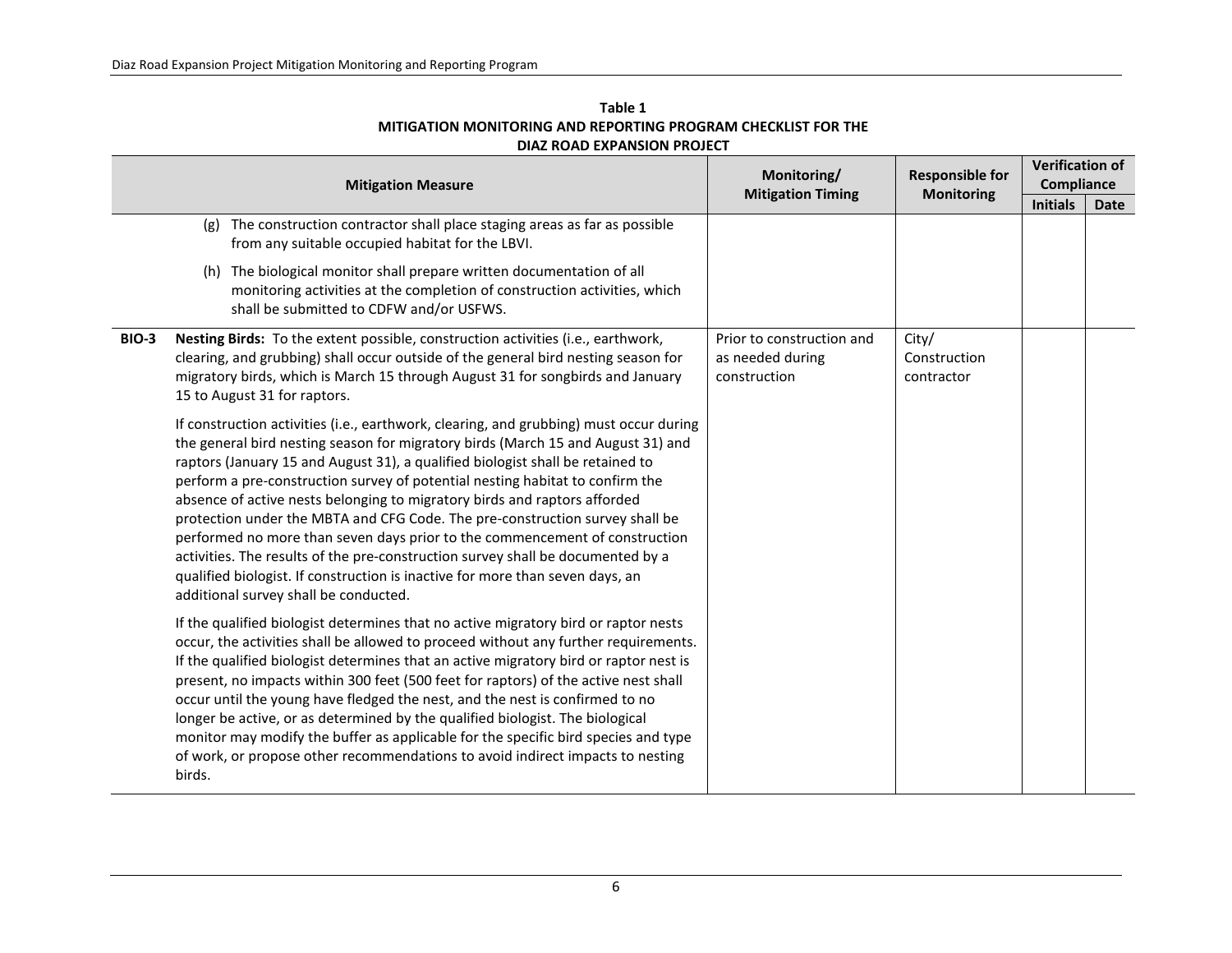| Table 1                                                       |
|---------------------------------------------------------------|
| MITIGATION MONITORING AND REPORTING PROGRAM CHECKLIST FOR THE |
| DIAZ ROAD EXPANSION PROJECT                                   |

|              | <b>Mitigation Measure</b>                                                                                                                                                                                                                                                                                                                                                                                                                                                                                                                                                                                                                                                          | Monitoring/                                                       | <b>Responsible for</b> | <b>Verification of</b><br>Compliance |      |  |
|--------------|------------------------------------------------------------------------------------------------------------------------------------------------------------------------------------------------------------------------------------------------------------------------------------------------------------------------------------------------------------------------------------------------------------------------------------------------------------------------------------------------------------------------------------------------------------------------------------------------------------------------------------------------------------------------------------|-------------------------------------------------------------------|------------------------|--------------------------------------|------|--|
|              |                                                                                                                                                                                                                                                                                                                                                                                                                                                                                                                                                                                                                                                                                    | <b>Mitigation Timing</b>                                          | <b>Monitoring</b>      | <b>Initials</b>                      | Date |  |
| <b>BIO-4</b> | Jurisdictional Resources: Prior to issuance of a grading permit for impacts to<br>jurisdictional resources, the City shall obtain regulatory permits from USACE,<br>RWQCB, and CDFW (collectively, the "Resource Agencies"). Compensatory<br>mitigation for permanent impacts to jurisdiction shall be required as part of<br>subsequent permitting requirements. Permanent impacts to jurisdictional<br>resources shall be mitigated through on-site or off-site enhancement, restoration,<br>and/or creation of jurisdictional streambed at a mitigation-to-impact ratio of no<br>less than 2:1. The following minimization measures will be implemented during<br>construction: | Prior to issuance of<br>grading permit                            | City                   |                                      |      |  |
|              | Use of standard BMPs to minimize the impacts during construction.                                                                                                                                                                                                                                                                                                                                                                                                                                                                                                                                                                                                                  |                                                                   |                        |                                      |      |  |
|              | Construction-related equipment will be stored in developed areas, outside of<br>drainages.                                                                                                                                                                                                                                                                                                                                                                                                                                                                                                                                                                                         |                                                                   |                        |                                      |      |  |
|              | Source control and treatment control BMPs will be implemented to minimize<br>$\bullet$<br>the potential contaminants that are generated during and after construction.<br>Water quality BMPs will be implemented throughout the project to capture<br>and treat potential contaminants.                                                                                                                                                                                                                                                                                                                                                                                            |                                                                   |                        |                                      |      |  |
|              | To avoid attracting predators during construction, the project shall be kept<br>٠<br>clean of debris to the extent possible. All food-related trash items shall be<br>enclosed in sealed containers and regularly removed from the site.                                                                                                                                                                                                                                                                                                                                                                                                                                           |                                                                   |                        |                                      |      |  |
|              | Employees shall strictly limit their activities, vehicles, equipment, and<br>construction material to the proposed project footprint, staging areas, and<br>designated routes of travel.                                                                                                                                                                                                                                                                                                                                                                                                                                                                                           |                                                                   |                        |                                      |      |  |
|              | Exclusion fencing should be maintained until the completion of construction<br>activities.                                                                                                                                                                                                                                                                                                                                                                                                                                                                                                                                                                                         |                                                                   |                        |                                      |      |  |
| <b>BIO-5</b> | Protected Trees: Prior to impacting any trees within the project site, a tree survey<br>shall be conducted in accordance with the City of Temecula's Heritage Tree<br>Ordinance (Section 8.48 of the City's Municipal Code). If trees subject to this                                                                                                                                                                                                                                                                                                                                                                                                                              | Prior to ground disturbing<br>or vegetation removal<br>activities | City                   |                                      |      |  |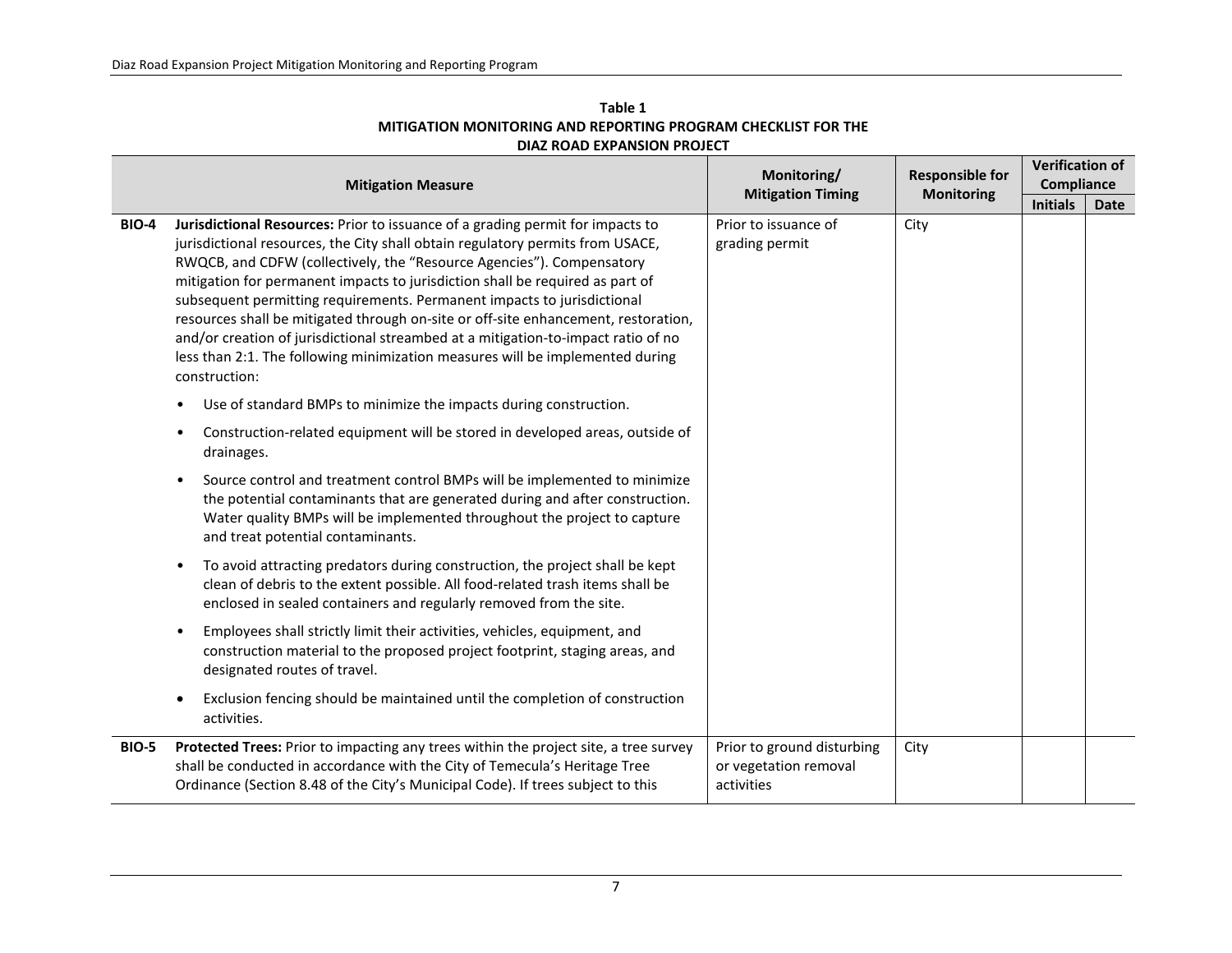|              | <b>DIAZ ROAD EXPANSION PROJECT</b>                                                                                                                                                                                                                                                                                                                                                                                                                                                                                                                                                                                                                                                                                                                                                |                                                                                                                                                                      |                                                                               |                                                         |             |  |
|--------------|-----------------------------------------------------------------------------------------------------------------------------------------------------------------------------------------------------------------------------------------------------------------------------------------------------------------------------------------------------------------------------------------------------------------------------------------------------------------------------------------------------------------------------------------------------------------------------------------------------------------------------------------------------------------------------------------------------------------------------------------------------------------------------------|----------------------------------------------------------------------------------------------------------------------------------------------------------------------|-------------------------------------------------------------------------------|---------------------------------------------------------|-------------|--|
|              | <b>Mitigation Measure</b>                                                                                                                                                                                                                                                                                                                                                                                                                                                                                                                                                                                                                                                                                                                                                         | Monitoring/<br><b>Mitigation Timing</b>                                                                                                                              | <b>Responsible for</b><br><b>Monitoring</b>                                   | <b>Verification of</b><br>Compliance<br><b>Initials</b> |             |  |
|              | ordinance must be damaged or removed within the project site, a Heritage Tree<br>Removal or Relocation Permit must be obtained prior to damage or removal.                                                                                                                                                                                                                                                                                                                                                                                                                                                                                                                                                                                                                        |                                                                                                                                                                      |                                                                               |                                                         | <b>Date</b> |  |
| <b>BIO-6</b> | MSHCP Landscaping Restrictions: In accordance with MSHCP Section 6.1.4, no<br>species listed in Table 6-2, Plants that Should Be Avoided Adjacent to the MSHCP<br>Conservation Area, of the project GBRA shall be used in the project landscape<br>plans (including hydroseed mix used for interim erosion control).                                                                                                                                                                                                                                                                                                                                                                                                                                                              | Prior to award of<br>construction contract<br>This mitigation measure<br>shall be included in<br>construction documents<br>for implementation during<br>construction | City/<br>Construction<br>contractor                                           |                                                         |             |  |
| <b>BIO-7</b> | Habitat Conservation Plan Fees: The City is subject to the MSHCP LDMF and the<br>SKR HCP Fee, which shall be paid prior to issuance of any grading permit.                                                                                                                                                                                                                                                                                                                                                                                                                                                                                                                                                                                                                        | Prior to issuance of<br>grading permit                                                                                                                               | City                                                                          |                                                         |             |  |
| $CUL-1$      | <b>CULTURAL RESOURCES</b><br>At least 30 days prior to the start any ground-disturbing activities, the City shall<br>contact the Pechanga Tribe to develop a Cultural Resources Treatment and<br>Monitoring Agreement ("Agreement"). The Agreement shall address the<br>treatment and final disposition of any tribal cultural resources, sacred sites,<br>human remains, or archaeological resources inadvertently discovered on the<br>project site; project grading, ground disturbance, and development scheduling;<br>the designation, responsibilities, and participation of tribal monitor(s) during<br>grading, excavation, and ground disturbing activities; and compensation for the<br>tribal monitors, including overtime, weekend rates, and mileage reimbursements. | Prior to ground disturbing<br>activities<br>This mitigation measure<br>shall be included in<br>construction documents<br>for implementation during<br>construction   | City and<br>Pechanga tribal<br>representatives                                |                                                         |             |  |
| CUL-2        | A qualified archaeologist and Pechanga tribal monitor shall attend a pre-<br>construction meeting with City staff, the contractor, and appropriate<br>subcontractors to discuss the monitoring program, including protocols to be<br>followed in the event that cultural material is encountered.                                                                                                                                                                                                                                                                                                                                                                                                                                                                                 | Prior to grading or<br>construction activities                                                                                                                       | City/<br>Construction<br>contractor and<br>Pechanga tribal<br>representatives |                                                         |             |  |
| CUL-3        | A qualified archaeological monitor and a Pechanga tribal monitor shall be present<br>for ground-disturbing activities in areas with a potential for encountering cultural<br>material; monitoring will not be required in areas that have been previously                                                                                                                                                                                                                                                                                                                                                                                                                                                                                                                         | Prior to and throughout<br>grading activities                                                                                                                        | City/<br>Construction<br>contractor and                                       |                                                         |             |  |

## **Table 1 MITIGATION MONITORING AND REPORTING PROGRAM CHECKLIST FOR THE**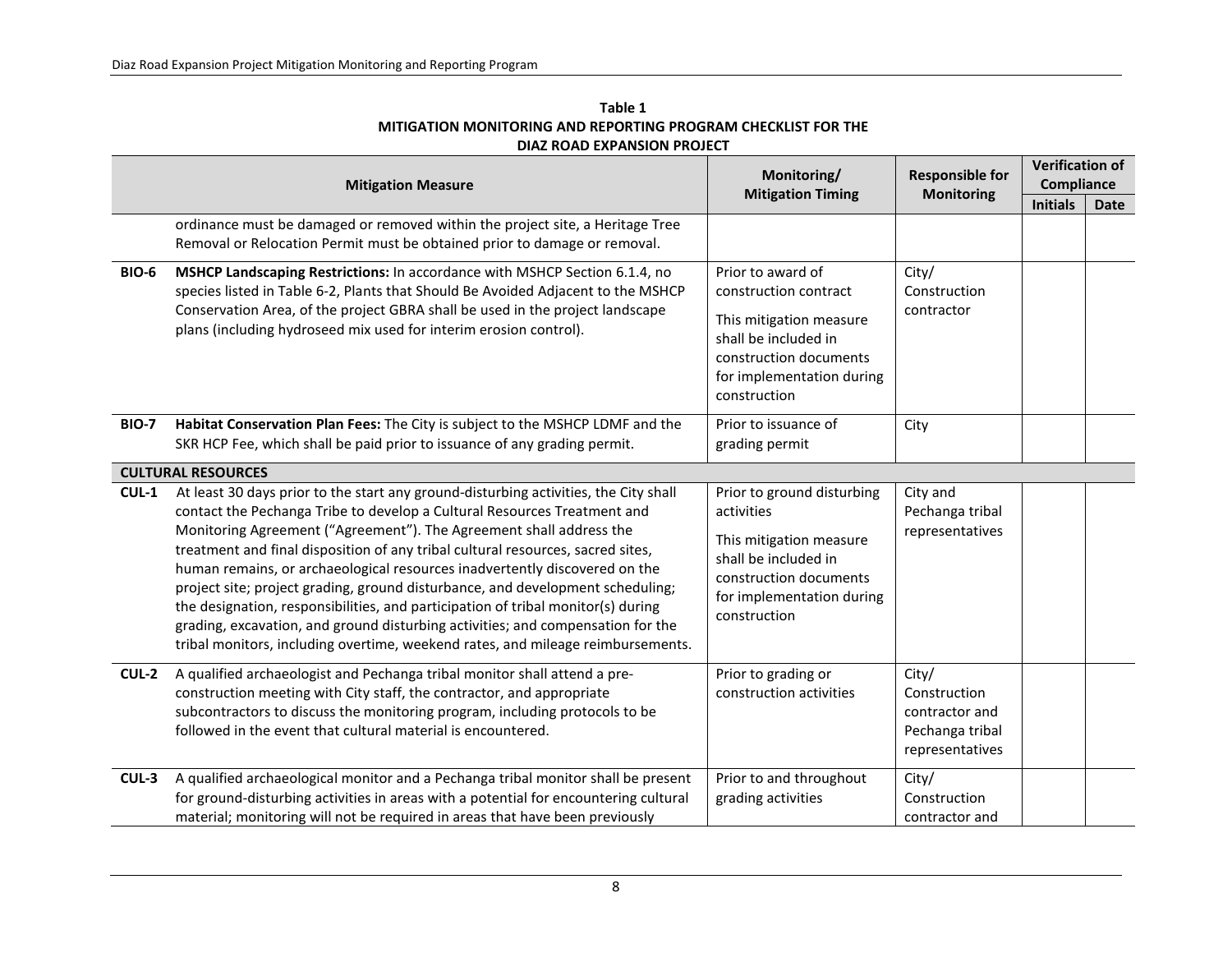| Table 1                                                       |
|---------------------------------------------------------------|
| MITIGATION MONITORING AND REPORTING PROGRAM CHECKLIST FOR THE |
| DIAZ ROAD EXPANSION PROJECT                                   |

|       | <b>Mitigation Measure</b>                                                                                                                                                                                                                                                                                                                                                                                                                                                                                                                                                                                                                                                                                                                                                                                                                                                                                                                                                                                                                                                                                                                                                                                                                                                                                                                                                                                                                                 | Monitoring/<br><b>Responsible for</b>                                                                                                                                       |                                                                               | <b>Verification of</b><br><b>Compliance</b> |             |
|-------|-----------------------------------------------------------------------------------------------------------------------------------------------------------------------------------------------------------------------------------------------------------------------------------------------------------------------------------------------------------------------------------------------------------------------------------------------------------------------------------------------------------------------------------------------------------------------------------------------------------------------------------------------------------------------------------------------------------------------------------------------------------------------------------------------------------------------------------------------------------------------------------------------------------------------------------------------------------------------------------------------------------------------------------------------------------------------------------------------------------------------------------------------------------------------------------------------------------------------------------------------------------------------------------------------------------------------------------------------------------------------------------------------------------------------------------------------------------|-----------------------------------------------------------------------------------------------------------------------------------------------------------------------------|-------------------------------------------------------------------------------|---------------------------------------------|-------------|
|       |                                                                                                                                                                                                                                                                                                                                                                                                                                                                                                                                                                                                                                                                                                                                                                                                                                                                                                                                                                                                                                                                                                                                                                                                                                                                                                                                                                                                                                                           | <b>Mitigation Timing</b>                                                                                                                                                    | <b>Monitoring</b>                                                             | <b>Initials</b>                             | <b>Date</b> |
|       | graded/cut to below cultural levels. At least seven business days prior to project<br>grading, the City shall contact the tribal monitors to notify the Tribe of<br>grading/excavation and the monitoring program/schedule, and to coordinate with<br>the Tribe on the monitoring work schedule. Both the archaeologist and the tribal<br>monitor shall have the authority to stop and redirect grading activities in order to<br>evaluate the nature and significance of any archaeological resources discovered<br>within the Area of Potential Effect (APE). Such evaluation shall include culturally<br>appropriate temporary and permanent treatment pursuant to the Agreement,<br>which may include avoidance of cultural resources, in-place preservation, data<br>recovery, and/or reburial so they are not subject to further disturbance in<br>perpetuity, per CUL 1. Any reburial shall occur at a location predetermined<br>between the City and the Pechanga tribe, details of which are to be addressed in<br>the Cultural Resources Treatment and Monitoring Agreement in mitigation<br>measure CUL-1. Treatment may also include curation of the cultural resources at a<br>tribal curation facility, as determined in discussion among the City, the qualified<br>archaeologist, and the tribal representatives and addressed in the Cultural<br>Resources Treatment and Monitoring Agreement referenced in mitigation<br>measure CUL-1. | This mitigation measure<br>shall be included in<br>construction documents<br>for implementation during<br>construction                                                      | Pechanga tribal<br>representatives                                            |                                             |             |
| CUL-4 | All artifacts discovered at the development site shall be inventoried and analyzed<br>by the qualified archaeologist and tribal monitor(s). A monitoring report will be<br>prepared, detailing the methods and results of the monitoring program, as well as<br>the disposition of any cultural material encountered.                                                                                                                                                                                                                                                                                                                                                                                                                                                                                                                                                                                                                                                                                                                                                                                                                                                                                                                                                                                                                                                                                                                                     | Throughout grading and<br>construction activities<br>This mitigation measure<br>shall be included in<br>construction documents<br>for implementation during<br>construction | City/<br>Construction<br>contractor and<br>Pechanga tribal<br>representatives |                                             |             |
| CUL-5 | The City shall relinquish ownership of all cultural resources, including sacred items,<br>burial goods, and all archaeological artifacts that are found within the project<br>area, for proper treatment and disposition pursuant to the Agreement required in<br>mitigation measure CUL-1.                                                                                                                                                                                                                                                                                                                                                                                                                                                                                                                                                                                                                                                                                                                                                                                                                                                                                                                                                                                                                                                                                                                                                               | Throughout grading and<br>construction activities                                                                                                                           | City and<br>Pechanga tribal<br>representatives                                |                                             |             |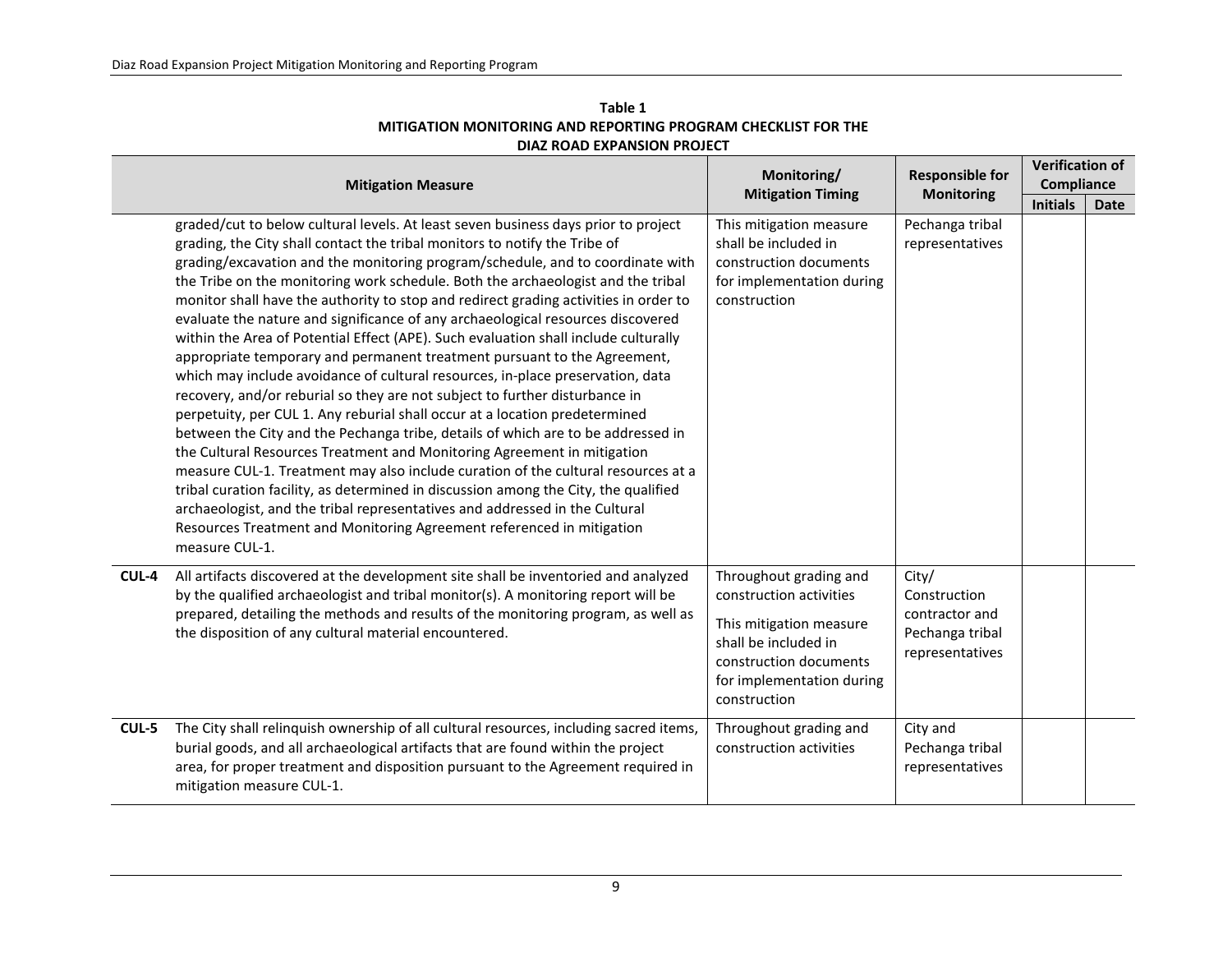| Table 1                                                       |  |  |  |  |  |  |
|---------------------------------------------------------------|--|--|--|--|--|--|
| MITIGATION MONITORING AND REPORTING PROGRAM CHECKLIST FOR THE |  |  |  |  |  |  |
| DIAZ ROAD EXPANSION PROJECT                                   |  |  |  |  |  |  |

|       | Monitoring/                                                                                                                                                                                                                                                                                                                                                                                                                                                                                                                                                                                                                                                                                                                                                                                                                                                                                                                                                                                                                                                                                                                                                                                                                                                                                                                                                                                                                                                                  | <b>Responsible for</b>                            | <b>Verification of</b><br>Compliance |                 |             |
|-------|------------------------------------------------------------------------------------------------------------------------------------------------------------------------------------------------------------------------------------------------------------------------------------------------------------------------------------------------------------------------------------------------------------------------------------------------------------------------------------------------------------------------------------------------------------------------------------------------------------------------------------------------------------------------------------------------------------------------------------------------------------------------------------------------------------------------------------------------------------------------------------------------------------------------------------------------------------------------------------------------------------------------------------------------------------------------------------------------------------------------------------------------------------------------------------------------------------------------------------------------------------------------------------------------------------------------------------------------------------------------------------------------------------------------------------------------------------------------------|---------------------------------------------------|--------------------------------------|-----------------|-------------|
|       | <b>Mitigation Measure</b>                                                                                                                                                                                                                                                                                                                                                                                                                                                                                                                                                                                                                                                                                                                                                                                                                                                                                                                                                                                                                                                                                                                                                                                                                                                                                                                                                                                                                                                    | <b>Mitigation Timing</b>                          | <b>Monitoring</b>                    | <b>Initials</b> | <b>Date</b> |
| CUL-6 | If human remains are encountered, California Health and Safety Code Section<br>7050.5 states that no further disturbance shall occur until the Riverside County<br>Coroner has made the necessary findings as to origin. Further, pursuant to<br>California Public Resources Code Section 5097.98(b) remains shall be left in place<br>and free from disturbance until a final decision as to the treatment and disposition<br>has been made. If the Riverside County Coroner determines the remains to be<br>Native American, the NAHC must be contacted within 24 hours. The NAHC must<br>then immediately identify the most likely descendant(s) for purposes of receiving<br>notification of discovery. The most likely descendant(s) shall then make<br>recommendations within 48 hours of being granted access to the site and engage<br>in consultation concerning the treatment of the remains as provided in Public<br>Resources Code Section 5097.98 and the agreement described in mitigation<br>measure CUL-1.                                                                                                                                                                                                                                                                                                                                                                                                                                                   | Throughout grading and<br>construction activities | City/County<br>Coroner               |                 |             |
|       | <b>GEOLOGY AND SOILS</b>                                                                                                                                                                                                                                                                                                                                                                                                                                                                                                                                                                                                                                                                                                                                                                                                                                                                                                                                                                                                                                                                                                                                                                                                                                                                                                                                                                                                                                                     |                                                   |                                      |                 |             |
|       | GEO-1 Site-specific Geotechnical Investigation. A site-specific geotechnical investigation<br>shall be completed prior to final site design approval by the City to identify site-<br>specific criteria related to considerations such as grading, excavation, fill, and<br>structure/facility design. All applicable results and recommendations from the<br>geotechnical investigation will be incorporated into the project design and<br>construction documents to address identified potential geologic and soil hazards,<br>including but not necessarily limited to: (1) seismic hazards including ground<br>rupture, ground acceleration (ground shaking), soil liquefaction (and related issues<br>such as dynamic settlement and lateral spreading), landslides/slope instability, and<br>seiche effects; and (2) non-seismic hazards including manufactured slope<br>instability, subsidence/compressible soils, expansive or corrosive soils, and<br>trench/excavation instability. The final project design and construction documents<br>will also encompass applicable standard design and construction practices from<br>established regulatory/ industry sources including the California Building Code<br>(CBC), International Building Code (IBC), California Geological Survey (CGS),<br>Greenbook standards, as well as the results/recommendations of geotechnical<br>review and field observations/testing to be conducted during project excavation, | Prior to final site design<br>approval            | City                                 |                 |             |